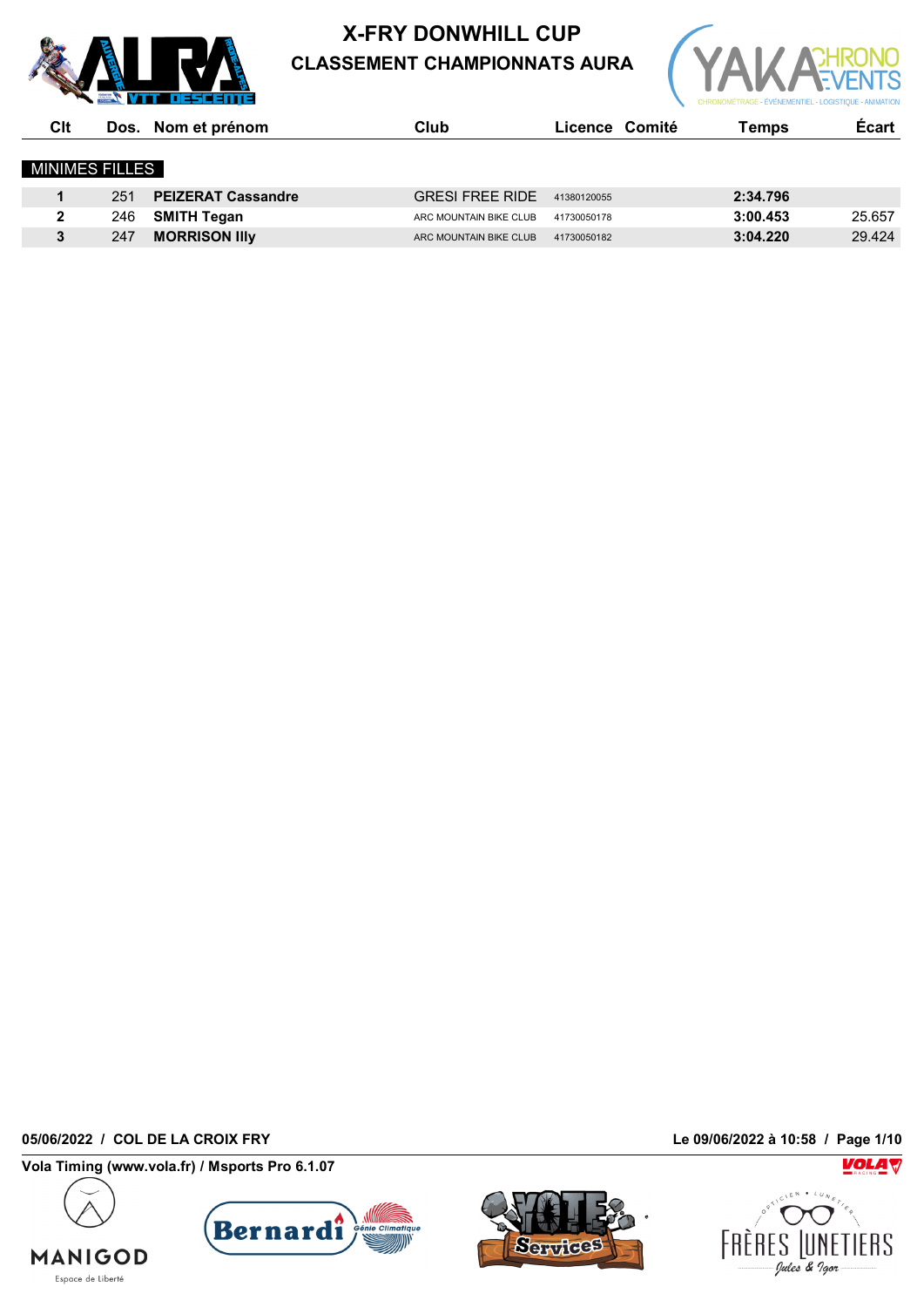

|                | <b>X-FRY DONWHILL CUP</b> |                                 |  |                                                    |                |                   |          |              |  |  |
|----------------|---------------------------|---------------------------------|--|----------------------------------------------------|----------------|-------------------|----------|--------------|--|--|
|                |                           |                                 |  | <b>CLASSEMENT CHAMPIONNATS AURA</b>                |                |                   |          |              |  |  |
|                |                           |                                 |  |                                                    |                |                   |          |              |  |  |
| Clt            |                           | Dos. <i>Nom</i> et prénom       |  | Club                                               | Licence Comité |                   | Temps    | <b>Écart</b> |  |  |
|                |                           |                                 |  |                                                    |                |                   |          |              |  |  |
|                | MINIMES GARCONS           |                                 |  |                                                    |                |                   |          |              |  |  |
| $\mathbf 1$    | 243                       | <b>KAHN Stanislas</b>           |  | V C PAYS DE SAINT-FLOUR / VCPS 41150140296         |                |                   | 2:16.751 |              |  |  |
| $\mathbf{2}$   | 238                       | <b>BONHOMME Tony</b>            |  | ANNECY BMX CLUB / GOODMAN NEXT                     | 41743120124    | <b>HTE SAVOIE</b> | 2:20.960 | 4.209        |  |  |
| 3              | 223                       | <b>CROSS Rowan</b>              |  | C.S. CHAMONIX VTT / CHAMONIX V                     | 41743410285    | <b>HTE SAVOIE</b> | 2:23.160 | 6.409        |  |  |
| 4              | 239                       | <b>RAYMOND Colin</b>            |  | BMX VALLEE DU GIER / GOODMAN N                     | 41421090985    |                   | 2:25.386 | 8.635        |  |  |
| 5              | 242                       | <b>CORIN MICK Raphaël</b>       |  | <b>C.S. CHAMONIX VTT</b>                           | 41743410361    | <b>HTE SAVOIE</b> | 2:37.560 | 20.809       |  |  |
| 6              | 225                       | <b>CAMPBELL Frederick</b>       |  | <b>C.S. CHAMONIX VTT</b>                           | 41743410391    | <b>HTE SAVOIE</b> | 2:38.980 | 22.229       |  |  |
| $\overline{7}$ | 222                       | <b>POSSOZ CHEVRONNET Lenaïk</b> |  | ARC MOUNTAIN BIKE CLUB                             | 41730050173    |                   | 2:40.969 | 24.218       |  |  |
| 8              | 236                       | <b>ARNAUD Loan</b>              |  | U.C.H.A.V. PAYS DE L'AIN VTT                       | 41010400315    |                   | 2:42.336 | 25.585       |  |  |
| 9              | 245                       | <b>TRICHONE Tigane</b>          |  |                                                    | 41740090638    |                   | 2:43.638 | 26.887       |  |  |
| 10             | 230                       | <b>CARANDANTE Tom</b>           |  | E.C.O. FIRMINY                                     | 41420510071    |                   | 2:46.183 | 29.432       |  |  |
| 11             | 237                       | <b>CONVERT Arnaud</b>           |  | U.C.H.A.V. PAYS DE L'AIN VTT                       | 41010400307    |                   | 2:46.233 | 29.482       |  |  |
| 12             | 226                       | <b>RUIZ Gabriel</b>             |  | U.C.H.A.V. PAYS DE L'AIN VTT                       | 41010400316    |                   | 2:51.263 | 34.512       |  |  |
| 13             | 227                       | <b>LATHUILLE Martin</b>         |  | ANNECY CYCLISME COMPETITION 41740090469            |                | <b>HTE SAVOIE</b> | 2:55.534 | 38.783       |  |  |
| 14             | 235                       | <b>GUISNEL Quentin</b>          |  | ANNECY CYCLISME COMPETITION 41740090612 HTE SAVOIE |                |                   | 2:55.749 | 38.998       |  |  |
| 15             | 240                       | <b>BAUDRAT Evan</b>             |  | VELO CLUB D'AMBERIEU 41010090428                   |                |                   | 3:01.492 | 44.741       |  |  |
| 16             | 234                       | <b>BATY Noah</b>                |  | ANNECY BMX CLUB 41743120881                        |                | <b>HTE SAVOIE</b> | 3:04.478 | 47.727       |  |  |
| 17             | 231                       | <b>VULLIET Baptiste</b>         |  | ANNECY CYCLISME COMPETITION 41740090537            |                | <b>HTE SAVOIE</b> | 3:13.989 | 57.238       |  |  |
| 18             | 233                       | <b>MARTIN Elio</b>              |  | CLUB DES SPORTS DE LA CLUSAZ 41741930141           |                | <b>HTE SAVOIE</b> | 3:15.075 | 58.324       |  |  |
| 19             | 241                       | <b>CHAUSSADE Hugo</b>           |  | CLUB DES SPORTS DE LA CLUSAZ 41741930151           |                | <b>HTE SAVOIE</b> | 3:24.065 | 1:07.314     |  |  |
| 20             | 228                       | <b>LISBONA Augustin</b>         |  | ANNECY CYCLISME COMPETITION 41740090670            |                | <b>HTE SAVOIE</b> | 3:51.267 | 1:34.516     |  |  |
| 21             | 232                       | <b>LEONARD Augustin</b>         |  | ANNECY CYCLISME COMPETITION 41740090539            |                | <b>HTE SAVOIE</b> | 9:06.826 | 6:50.075     |  |  |

**05/06/2022 / COL DE LA CROIX FRY Le 09/06/2022 à 10:58 / Page 2/10**

**MANIGOD** Espace de Liberté

**Vola Timing (www.vola.fr) / Msports Pro 6.1.07**







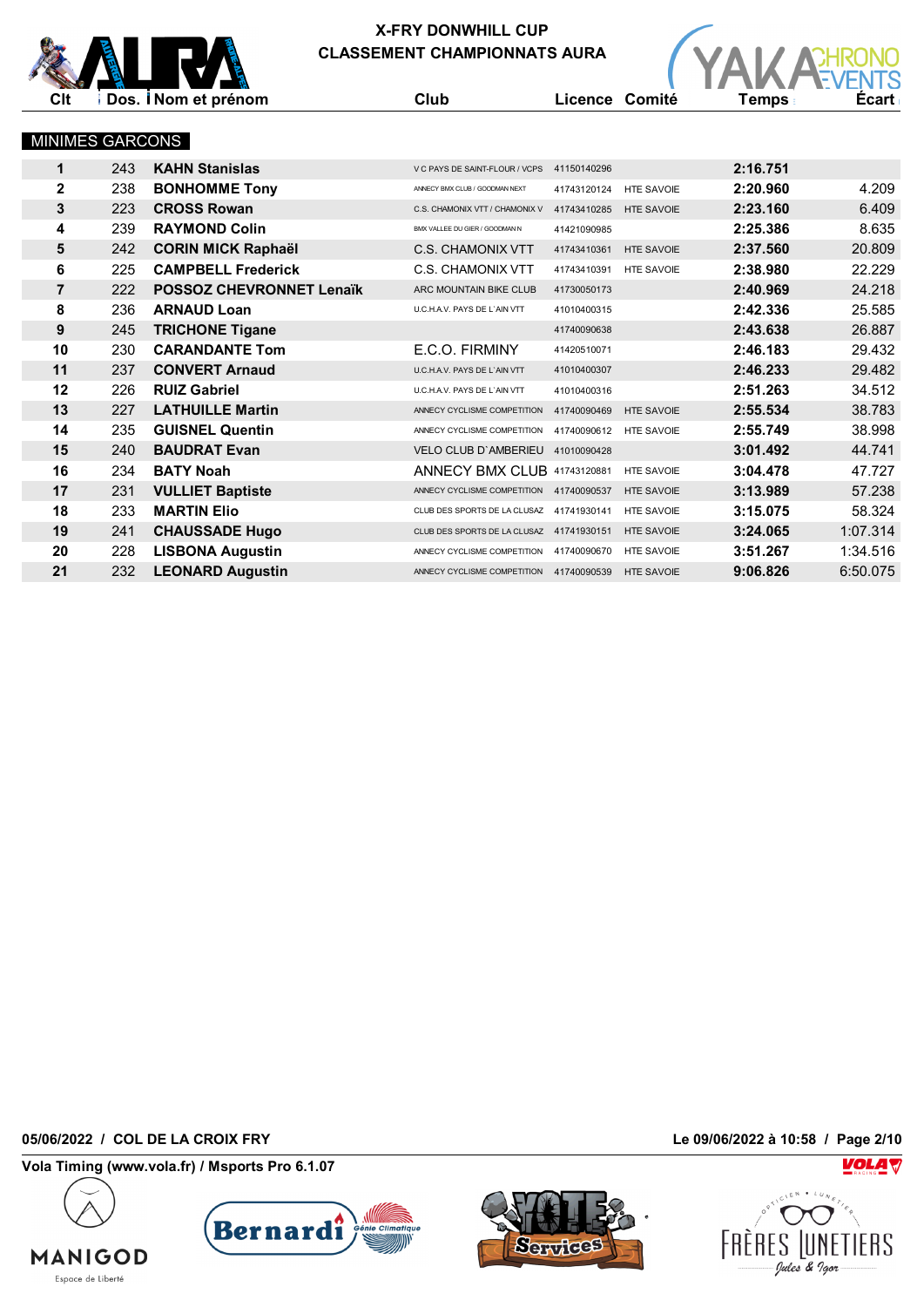



| Clt          |     | Dos. <i>i</i> Nom et prénom    | Club                                       |             | Licence Comité    | Temps .  | <b>Ecart</b> |
|--------------|-----|--------------------------------|--------------------------------------------|-------------|-------------------|----------|--------------|
|              |     | <b>CADETTES JUNIORS FILLES</b> |                                            |             |                   |          |              |
|              | 105 | <b>CLAVEL Vicky</b>            | ANNECY CYCLISME COMPETITION                | 41740090438 | <b>HTE SAVOIE</b> | 2:52.875 |              |
| $\mathbf{2}$ | 110 | <b>GRANDOUILLER Emy</b>        | ARC MOUNTAIN BIKE CLUB / TC CO 41730050176 |             |                   | 2:56.512 | 3.637        |
| 3            | 107 | <b>LANGLOIS Suzy</b>           | ARC MOUNTAIN BIKE CLUB                     | 41730050085 |                   | 3:37.086 | 44.211       |
| 4            | 109 | <b>VIONNET Chloé</b>           | ARC MOUNTAIN BIKE CLUB                     | 41730050161 |                   | 4:02.181 | 1:09.306     |
|              | 106 | <b>CROSS Merryn</b>            | C.S. CHAMONIX VTT / CHAMONIX V             | 41743410301 | <b>HTE SAVOIE</b> | 4:34.133 | 1:41.258     |

**05/06/2022 / COL DE LA CROIX FRY Le 09/06/2022 à 10:58 / Page 3/10**

**MANIGOD** Espace de Liberté

**Vola Timing (www.vola.fr) / Msports Pro 6.1.07**





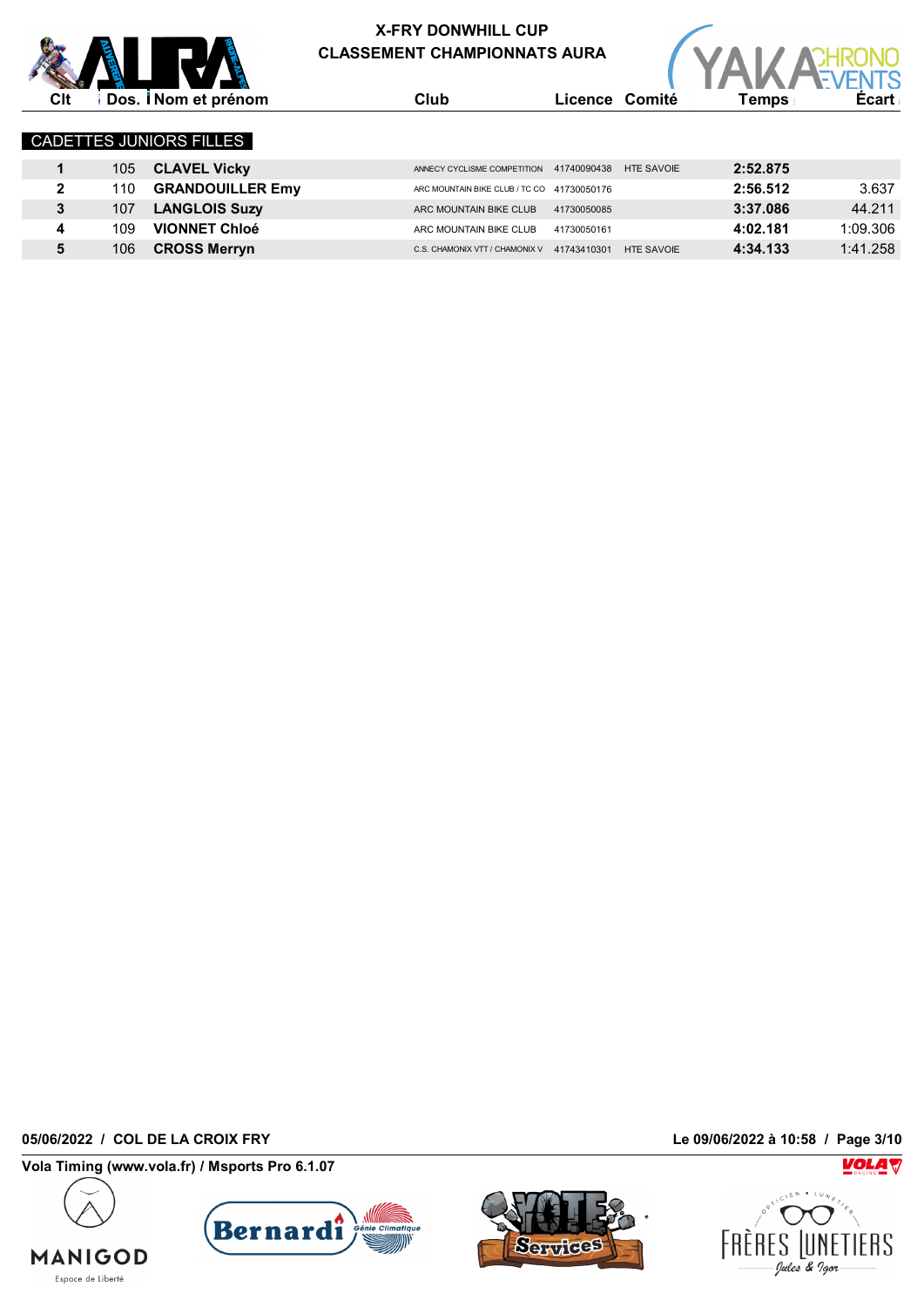



SENIOR FEMMES

**1** 101 **PEYTHIEU Laura** COSTE CREW VTT <sup>41430010010</sup> **3:19.164**

**05/06/2022 / COL DE LA CROIX FRY Le 09/06/2022 à 10:58 / Page 4/10**

**MANIGOD** Espace de Liberté

**Vola Timing (www.vola.fr) / Msports Pro 6.1.07**





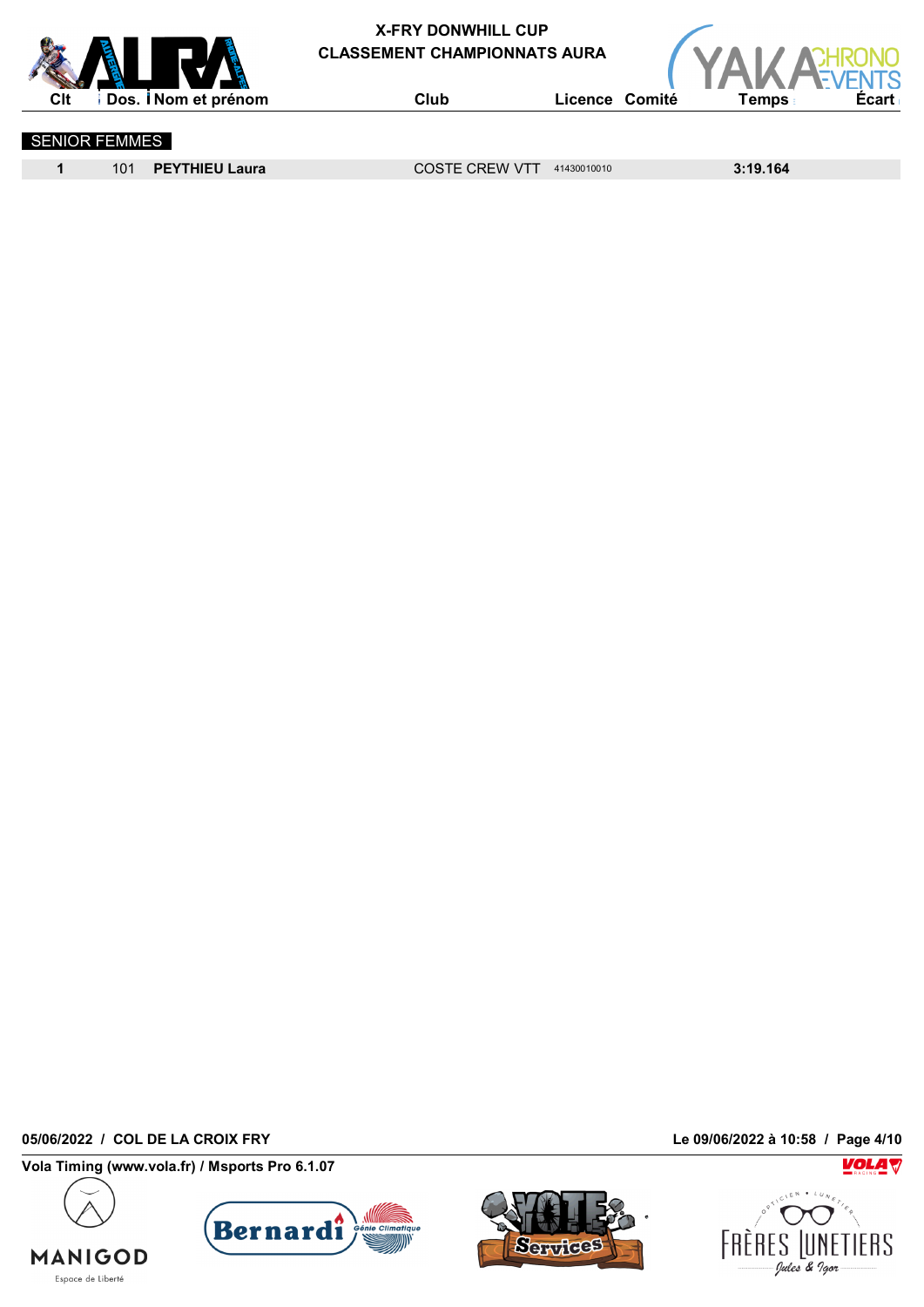



| <b>MASTER 50</b> |     |                            |                              |             |                   |          |        |
|------------------|-----|----------------------------|------------------------------|-------------|-------------------|----------|--------|
| 1                | 172 | <b>ROUTIN Stéphane</b>     | U.C.H.A.V. PAYS DE L'AIN VTT | 41010400266 |                   | 2:20.502 |        |
| $\mathbf{2}$     | 182 | <b>ABATE Emmanuel</b>      | ANNECY CYCLISME COMPETITION  | 41740090372 | <b>HTE SAVOIE</b> | 2:37.048 | 16.546 |
| 3                | 178 | <b>GAL Stéphane</b>        | ARC MOUNTAIN BIKE CLUB       | 41730050023 |                   | 2:39.174 | 18.672 |
| 4                | 188 | <b>ESTELLE Philippe</b>    | CLUB CYCLISTE DE DIE         | 41262480254 |                   | 2:41.423 | 20.921 |
| 5                | 179 | <b>BIBOLLET Nicolas</b>    | R. VTT                       | 41742830149 | <b>HTE SAVOIE</b> | 2:49.364 | 28.862 |
| 6                | 184 | <b>DALVET Pierre</b>       | <b>ISSOIRE MOUNTAIN BIKE</b> | 41630040002 |                   | 3:07.117 | 46.615 |
| 7                | 174 | <b>NICON Jean François</b> | <b>ISSOIRE MOUNTAIN BIKE</b> | 41630040003 |                   | 3:09.462 | 48.960 |
| 8                | 180 | <b>DUCRUET Patrick</b>     | <b>CRAN GEVRIER VTT</b>      | 41742840076 | <b>HTE SAVOIE</b> | 3:14.165 | 53.663 |
| 9                | 187 | <b>GENANS BOITEUX Marc</b> | <b>CRAN GEVRIER VTT</b>      | 41742840077 | <b>HTE SAVOIE</b> | 3:19.536 | 59.034 |

**05/06/2022 / COL DE LA CROIX FRY Le 09/06/2022 à 10:58 / Page 5/10**

**MANIGOD** Espace de Liberté

**Vola Timing (www.vola.fr) / Msports Pro 6.1.07**





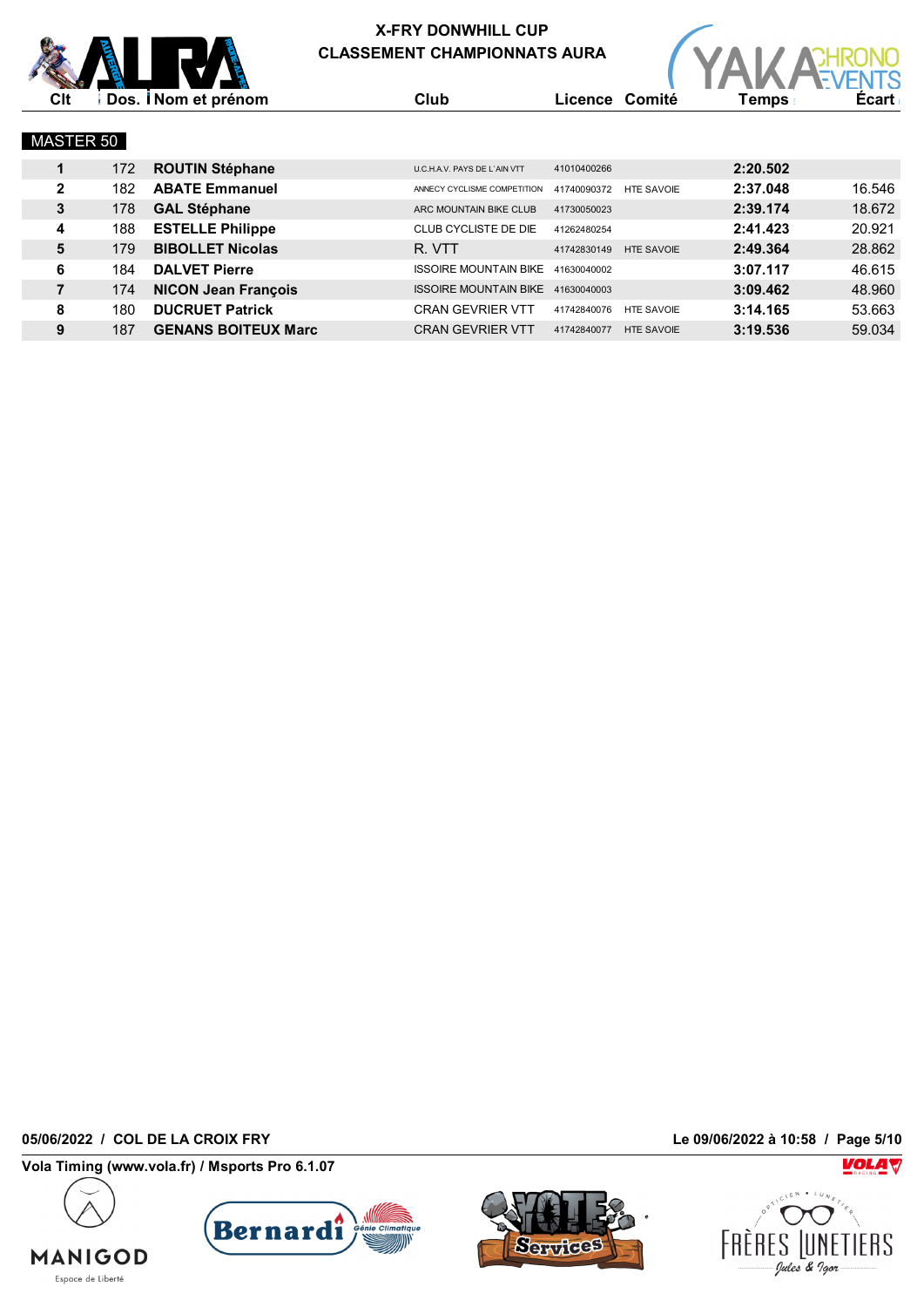



|              | 186  | <b>BONHOMME David</b>        |                              | ANNECY BMX CLUB 41743120615 HTE SAVOIE | 2:16.731 |        |
|--------------|------|------------------------------|------------------------------|----------------------------------------|----------|--------|
| $\mathbf{2}$ | 173  | <b>BEAUDON Sébastien</b>     | U.C.H.A.V. PAYS DE L'AIN VTT | 41010400017                            | 2:18.622 | 891. ا |
| 3            | 1751 | <b>JEANNIN Jean Baptiste</b> | RFP TEAM                     | 41743440016 HTE SAVOIE                 | 2:19.735 | 3.004  |
| 4            | 189  | <b>MASSON JULIEN</b>         |                              | 41388000118                            | 2:34.206 | 17.475 |
| 5            | 181  | <b>GUICHARD Stéphane</b>     | ARC MOUNTAIN BIKE CLUB       | 41730050005                            | 2:44.365 | 27.634 |
|              | 190  | <b>MARTINOT YANN</b>         |                              | 41738000054                            | 2:57.024 | 40.293 |

**05/06/2022 / COL DE LA CROIX FRY Le 09/06/2022 à 10:58 / Page 6/10**

**MANIGOD** Espace de Liberté

**Vola Timing (www.vola.fr) / Msports Pro 6.1.07**





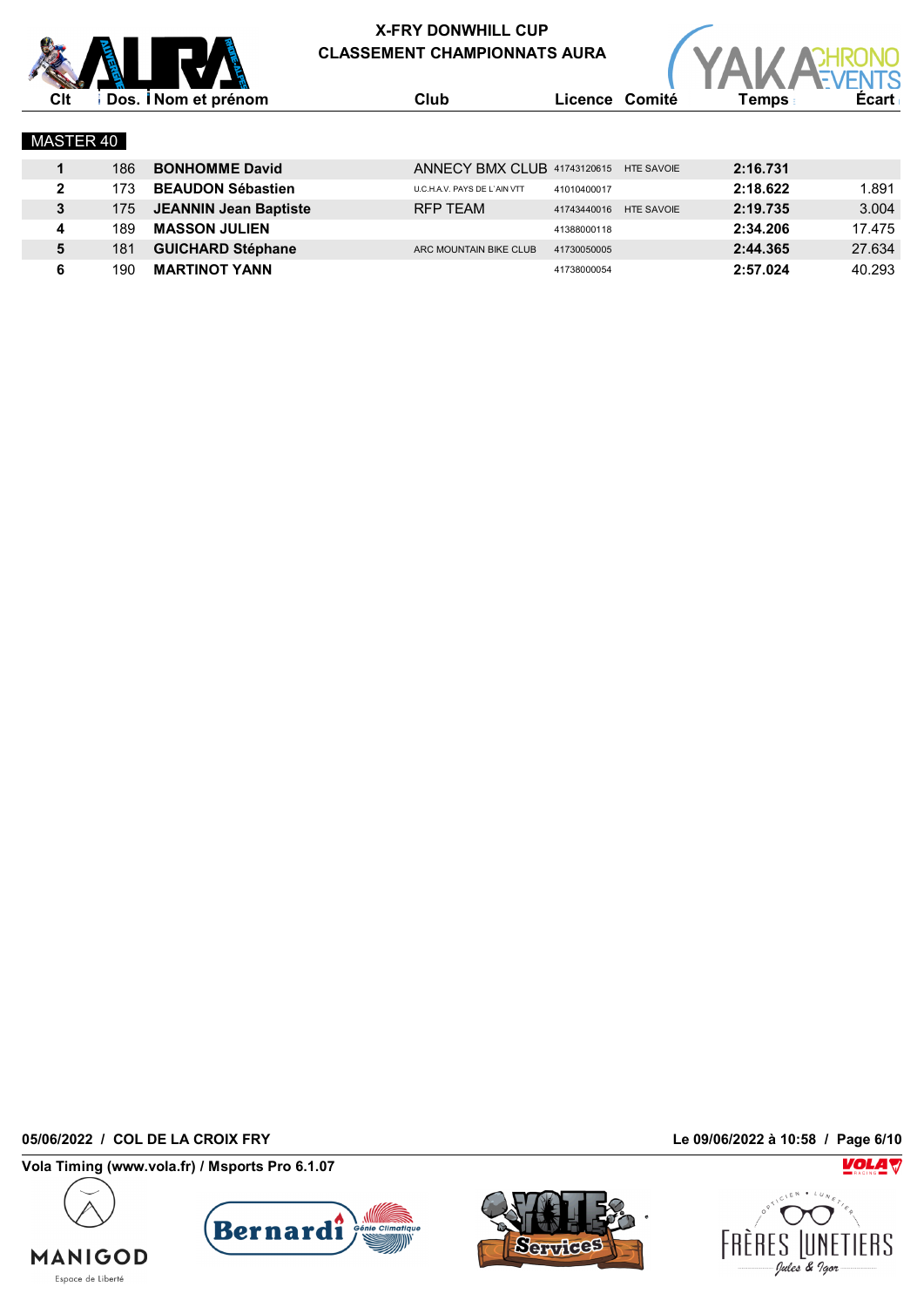



| MASTER 35 |     |                          |                    |
|-----------|-----|--------------------------|--------------------|
|           |     | 158 ROUSSILLON Guillaume | <b>RFP TEAM</b>    |
|           | 159 | <b>MONTJOUVENT Yann</b>  | U.C.H.A.V. PAYS DE |

|              | 158 | <b>ROUSSILLON Guillaume</b> | RFP TEAM                               | 41743440045 HTE SAVOIE |                   | 2:14.773 |        |
|--------------|-----|-----------------------------|----------------------------------------|------------------------|-------------------|----------|--------|
| $\mathbf{2}$ | 159 | <b>MONTJOUVENT Yann</b>     | <b>U.C.H.A.V. PAYS DE L'AIN VTT</b>    | 41010400055            |                   | 2:15.541 | 0.768  |
| 3            | 157 | <b>TISSIER Fabien</b>       | U.C.H.A.V. PAYS DE L'AIN VTT           | 41010400303            |                   | 2:25.865 | 11.092 |
| 4            | 164 | <b>LAVERNHE Pierre</b>      | V.C. DES GETS                          | 41740960196            | <b>HTE SAVOIE</b> | 2:27.041 | 12.268 |
| 5            | 156 | <b>GENAILLE Simon</b>       | ANNECY BMX CLUB 41743120374 HTE SAVOIE |                        |                   | 2:37.146 | 22.373 |
| 6            | 162 | <b>BIARD Sébastien</b>      | ANNECY BMX CLUB 41743120440 HTE SAVOIE |                        |                   | 2:41.837 | 27.064 |
|              | 160 | <b>BOTTI Jeff</b>           | CLUB VTT D'IRIGNY (JSI)                | 41690710572            |                   | 2:45.154 | 30.381 |

**05/06/2022 / COL DE LA CROIX FRY Le 09/06/2022 à 10:58 / Page 7/10**

**MANIGOD** Espace de Liberté

**Vola Timing (www.vola.fr) / Msports Pro 6.1.07**





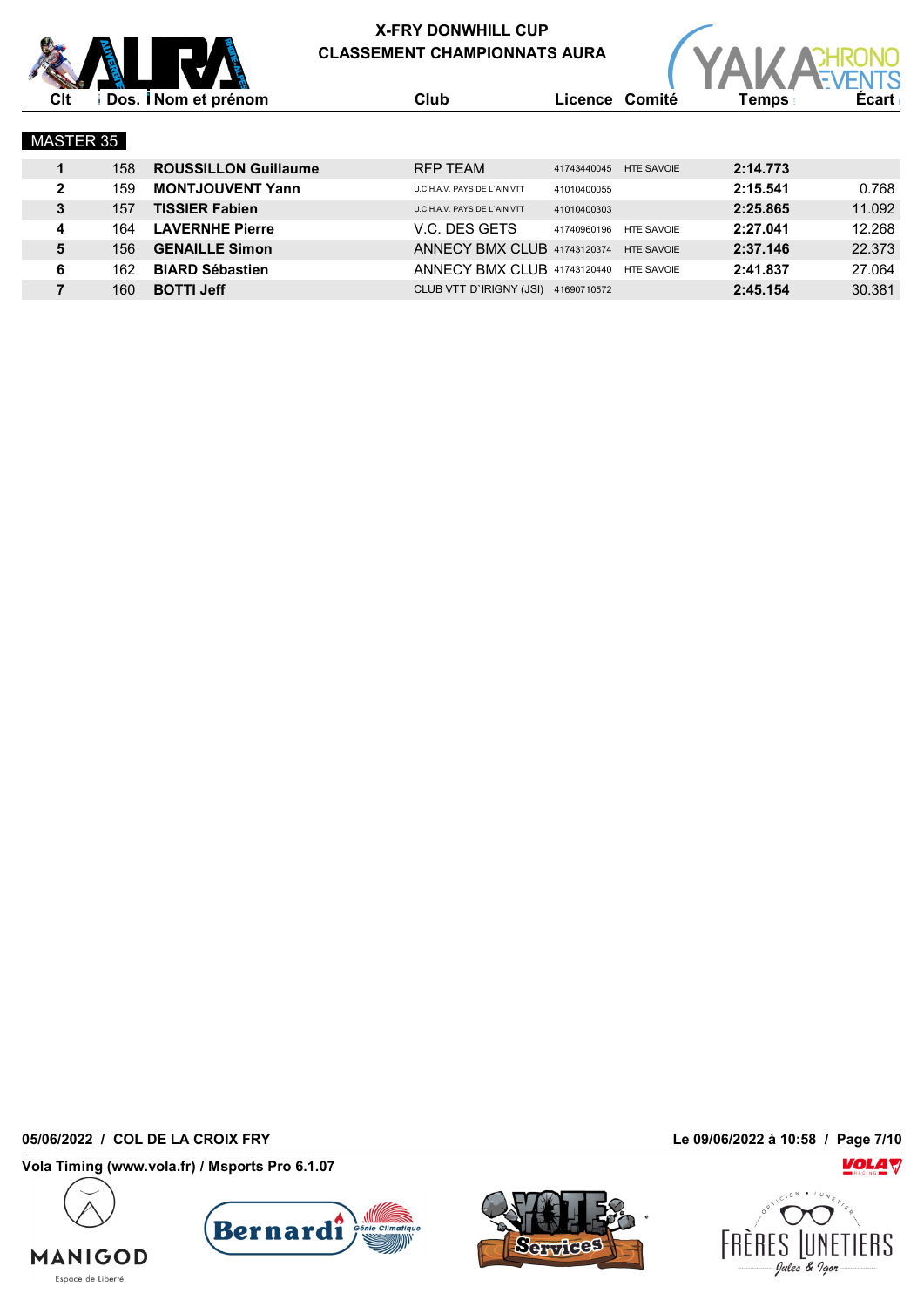



 135 **ESTELLE GEORGET Liam** CLUB CYCLISTE DE DIE <sup>41262480168</sup> **2:21.466** 11.919 149 **BILLET Alec** GRESI FREE RIDE <sup>41380120069</sup> **2:21.832** 12.285 138 DUBOIS Clément **ANNECY CYCLISME COMPETITION** 41740090439 HTE SAVOIE 2:25.953 16.406 131 WILLEMS Léopold **ANNECY CYCLISME COMPETITION 41740090505** HTE SAVOIE 2:27.716 18.169 125 **RAINBIRD Xavier** C.S. CHAMONIX VTT <sup>41743410105</sup> HTE SAVOIE **2:28.398** 18.851 136 **PACCARD Maxime** CLUB DES SPORTS DE LA CLUSAZ <sup>41741930149</sup> HTE SAVOIE **2:30.681** 21.134 145 **PERRILLAT BOTTONET Emile** CLUB DES SPORTS DE LA CLUSAZ <sup>41741930177</sup> HTE SAVOIE **2:43.945** 34.398 132 **RIGO Jules** CENTRE VTT PAYS D`AMBERT <sup>41631340062</sup> **2:44.373** 34.826 139 **SALGUEIRO Raphaël** XC63 <sup>41631500402</sup> **2:45.561** 36.014 147 **GIRARD Quentin** E.C.O. FIRMINY <sup>41420510054</sup> **2:49.219** 39.672 150 **WAFULA Samuel C.S. CHAMONIX VTT/ CHAMONIX V** 41743410396 HTE SAVOIE **2:54.276** 44.729 146 **DINARDO Raphaël** CLUB DES SPORTS DE LA CLUSAZ <sup>41741930139</sup> HTE SAVOIE **2:56.028** 46.481 129 **POULY Florian FAUL BEAVERGES-SEYTHENEX GRAVITY** 41740360019 HTE SAVOIE **2:57.716** 48.169 140 **DEPOISSE PARDON Eliott** U.C.HA.V. PAYS DE L'AIN VTT 41010400304 **3:08.865** 59.318

**05/06/2022 / COL DE LA CROIX FRY Le 09/06/2022 à 10:58 / Page 8/10**

**MANIGOD** Espace de Liberté

**Vola Timing (www.vola.fr) / Msports Pro 6.1.07**





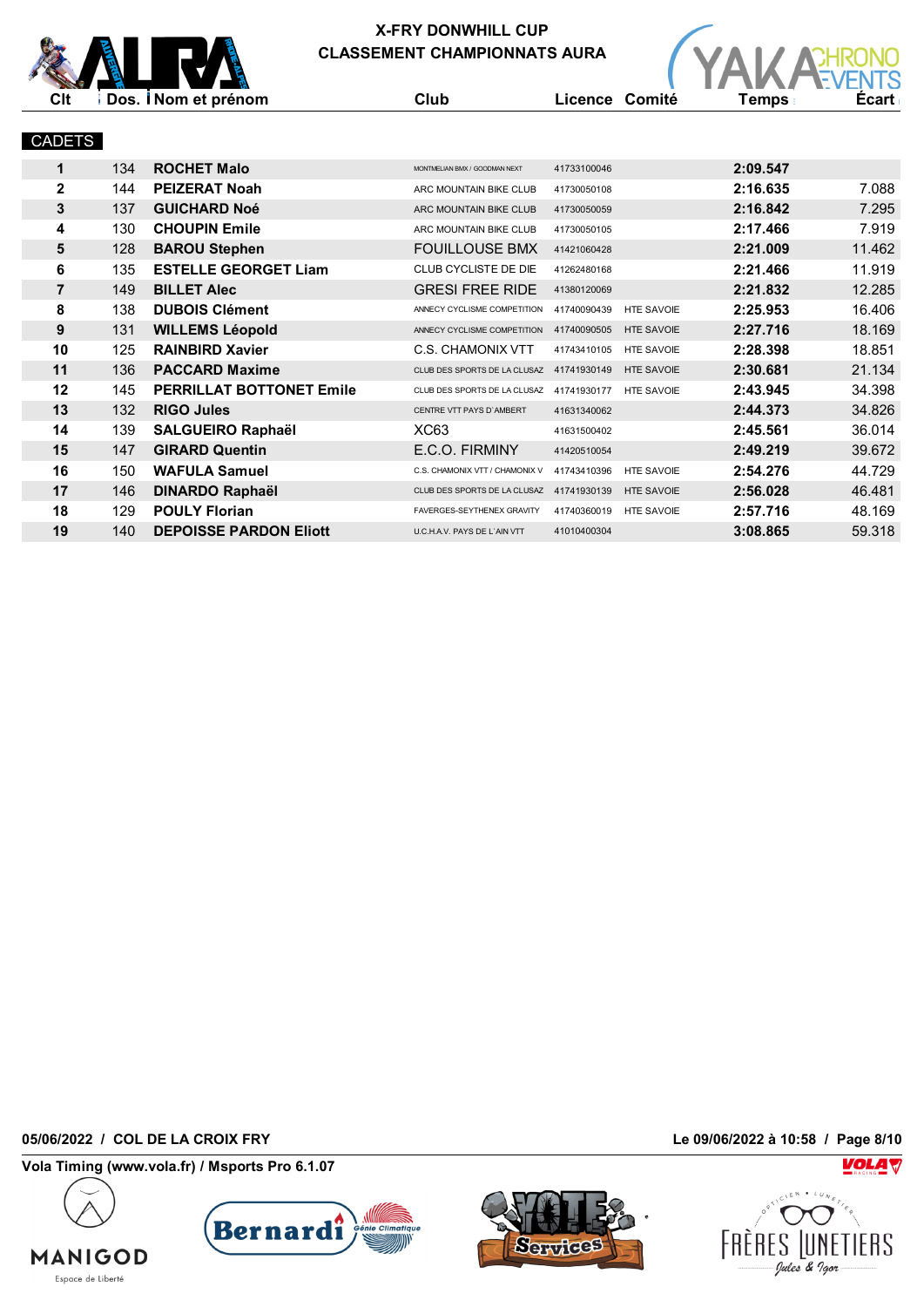



**Clt Dos. Nom et prénom Club Licence Comité Temps Écart**



#### JUNIORS HOMMES

| 1            | 80  | <b>COVINHES Benjamin</b> | V C PAYS DE SAINT-FLOUR        | 41150140295 |                   | 2:30.860 |          |
|--------------|-----|--------------------------|--------------------------------|-------------|-------------------|----------|----------|
| $\mathbf{2}$ | 97  | <b>MOYON Bastien</b>     | V.C. DES GETS                  | 41740960164 | <b>HTE SAVOIE</b> | 2:38.687 | 7.827    |
| 3            | 90  | <b>MAIGRET Julien</b>    | VELO CLUB DU VELAY 41431290212 |             |                   | 2:39.655 | 8.795    |
| 4            | 117 | <b>VERNIERE Loïc</b>     | CENTRE VTT PAYS D'AMBERT       | 41631340039 |                   | 2:41.433 | 10.573   |
| 5            | 87  | <b>GARREAU Sasha</b>     | V.C. DES GETS                  | 41740960162 | <b>HTE SAVOIE</b> | 2:57.669 | 26,809   |
| 6            | 83  | <b>DAUMESNIL Milan</b>   | <b>GRESI FREE RIDE</b>         | 41380120074 |                   | 3:13.911 | 43.051   |
|              | 71  | <b>BOISBOUVIER Marc</b>  | <b>GRESI FREE RIDE</b>         | 41380120075 |                   | 3:15.496 | 44.636   |
| 8            | 96  | <b>MONZO Ruben</b>       | V.C. DES GETS                  | 41740960194 | <b>HTE SAVOIE</b> | 3:29.620 | 58.760   |
| 9            | 99  | <b>RAINBIRD Louis</b>    | C.S. CHAMONIX VTT              | 41743410106 | <b>HTE SAVOIE</b> | 3:35.896 | 1:05.036 |
| 10           | 118 | <b>VILLA Emilio</b>      | V.C. DES GETS                  | 41740960195 | <b>HTE SAVOIE</b> | 3:50.653 | 1:19.793 |
| 11           | 114 | <b>ROUX Maxime</b>       | <b>GOLENE EVASION.</b>         | 41430020087 |                   | 4:08.202 | 1:37.342 |

**05/06/2022 / COL DE LA CROIX FRY Le 09/06/2022 à 10:58 / Page 9/10**

**MANIGOD** Espace de Liberté

**Vola Timing (www.vola.fr) / Msports Pro 6.1.07**